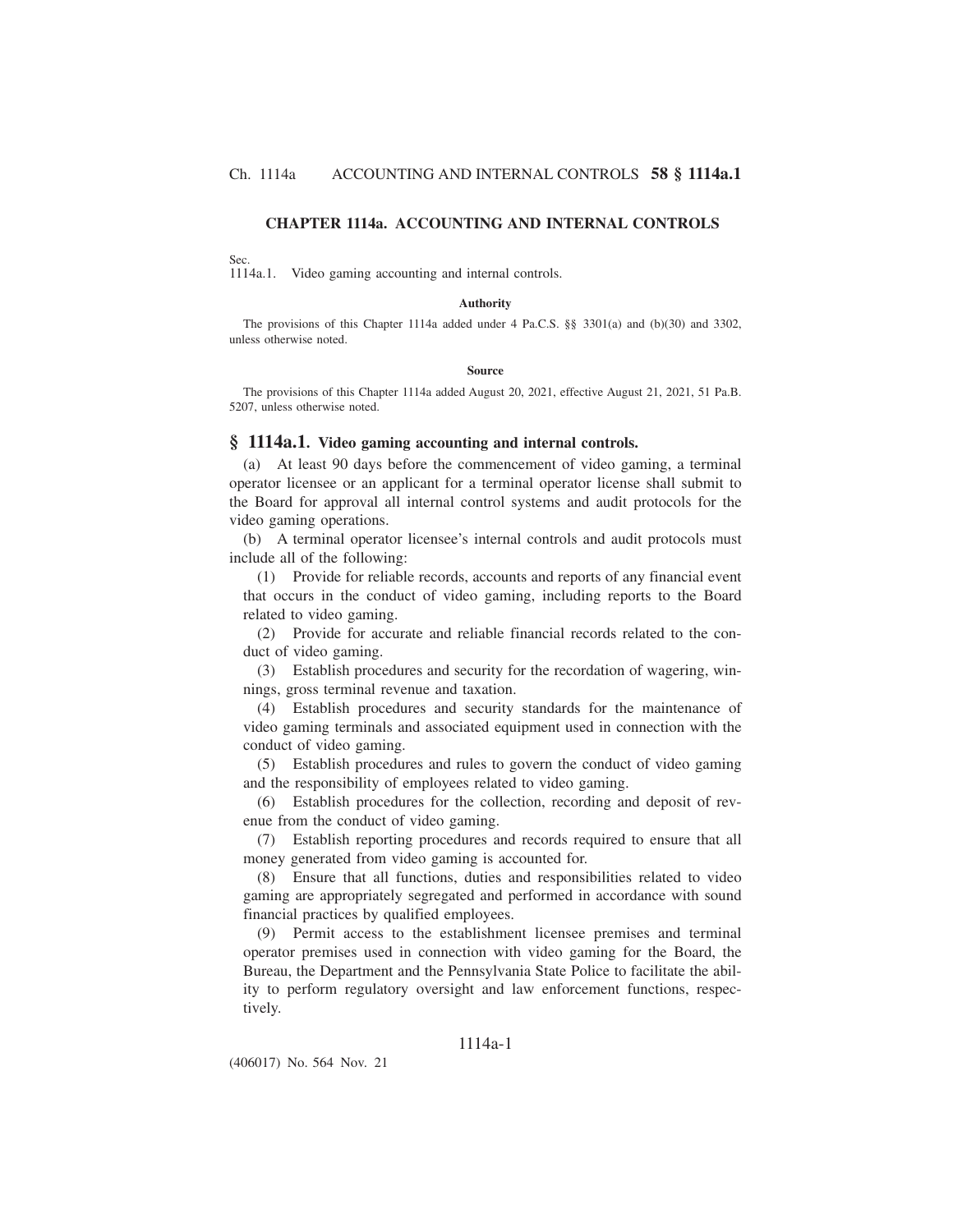(c) The submission required under subsection (a) must include a detailed description of the terminal operator's administrative and accounting procedures related to video gaming, including its written system of internal controls which must include:

(1) An organizational chart depicting appropriate functions and responsibilities of employees involved in video gaming.

(2) A description of the duties and responsibilities of each position shown on the organizational chart.

(3) The record retention policy of the terminal operator.

(4) The procedure to be utilized to ensure that money generated from the conduct of video gaming is safeguarded, including mandatory counting and recording procedures.

(5) An overview and description of the video gaming terminal monitoring system used by the terminal operator licensee, including:

(i) The name of the system being utilized, and the gaming equipment connected to the system.

(ii) The procedures and reports utilized by the terminal operator to calculate gross terminal revenue.

(6) The procedures and controls for ensuring that video gaming terminals directly provide and communicate all required activities and financial details to the central control computer system as established by the Board.

(7) Procedures to ensure that recorded accountability for assets is compared with actual assets at intervals required by the Board and appropriate action is taken with respect to discrepancies.

(8) Procedures to be utilized by an employee of a terminal operator and establishment licensee in the event of a malfunction of a video gaming terminal that fails to dispense a redemption ticket, or of a redemption terminal which fails to dispense cash upon redemption of the ticket.

(9) Procedures to be utilized by an establishment to prevent minors from entering the video gaming area, which include acceptable documentation relating to proof of age and the examination of these documents by a responsible employee.

(10) Other items the Board may request in writing to be included in the internal controls.

(d) Prior to authorizing a terminal operator licensee to commence the conduct of video gaming, the Board will review the system of internal controls and audit protocols submitted under subsection (a) to determine whether it conforms to the requirements in this chapter and whether it provides adequate and effective controls for the conduct of video gaming.

(e) If a terminal operator licensee intends to make a change or amendment to its system of internal controls, it shall submit the change or amendment electronically to the Bureau of Gaming Operations in a manner prescribed by the Bureau of Gaming Operations. The terminal operator licensee may implement the change

# 1114a-2

(406018) No. 564 Nov. 21

*2021 Commonwealth of Pennsylvania*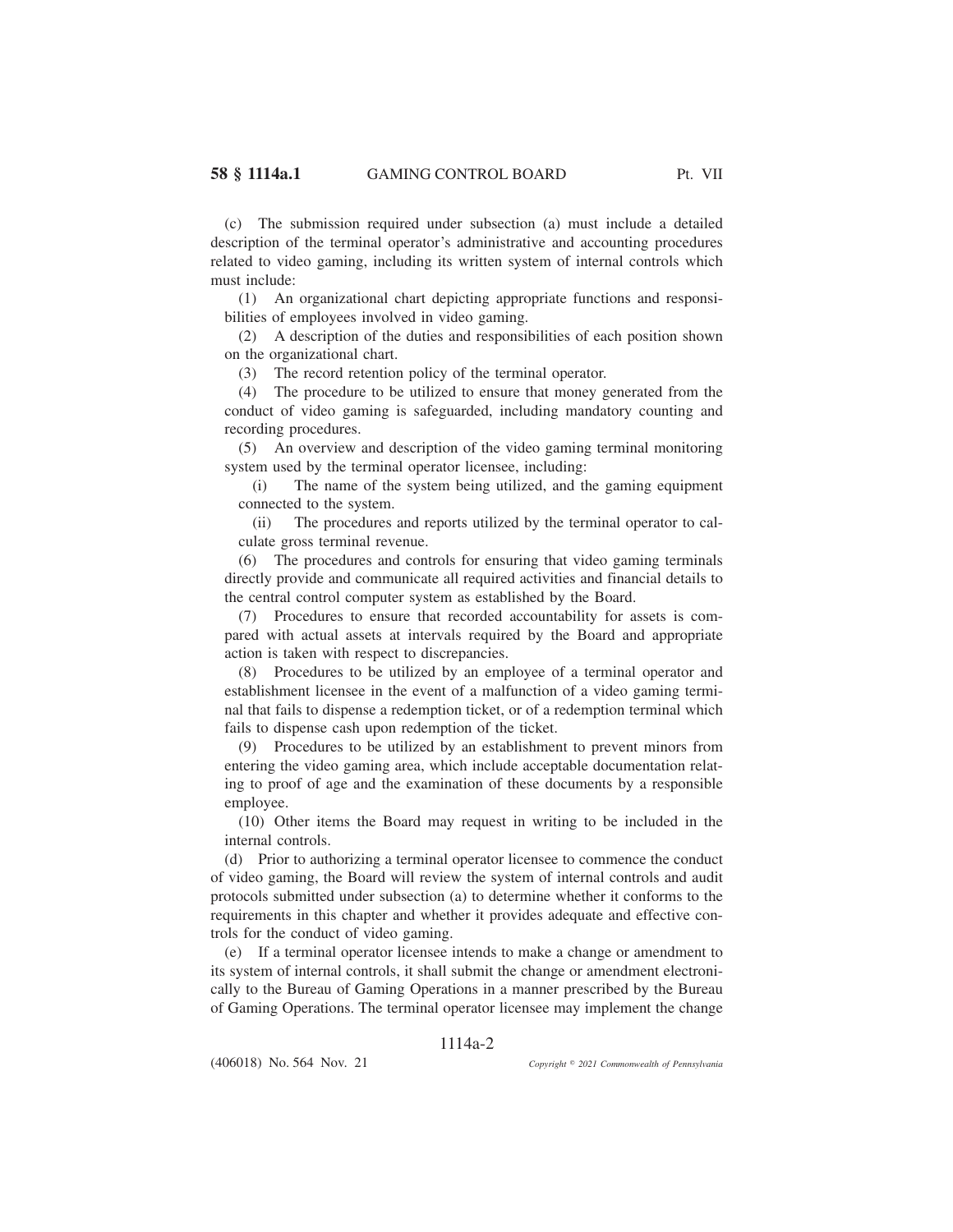or amendment on the 30th calendar day following the filing of a complete submission unless the terminal operator licensee receives written notice tolling the change or amendment in accordance with subsection (f) or written notice from the Board's Executive Director rejecting the change or amendment.

(f) If during the 30-day review period in subsection (e), the Bureau of Gaming Operations preliminarily determines that a procedure in a submission contains an insufficiency likely to negatively affect the integrity of video gaming or the control of revenue generated from video gaming, the Bureau of Gaming Operations, by written notice to the terminal operator licensee, will do all of the following:

(1) Specify the nature of the insufficiency and, when possible, an acceptable alternative procedure.

(2) Direct that the 30-calendar day review period in subsection (e) be tolled and that any internal controls at issue not be implemented until approved.

(g) Examples of submissions that may contain an insufficiency likely to negatively affect the integrity of video gaming include the following:

(1) Submissions that fail to provide information sufficient to permit the review of video gaming.

(2) Submissions that fail to provide for the segregation of incompatible functions so that an employee is not in a position to commit an error or perpetrate a fraud and conceal the error or fraud in the normal course of the employee's duties.

(3) Submissions that do not include forms or other materials referenced in the submission or required under 4 Pa.C.S. (relating to amusements) or this part.

(4) Submissions that would implement operations or accounting procedures not authorized by 4 Pa.C.S. or this part.

(5) Submissions that are dependent upon the use of equipment or related devices or software not approved by the Board unless the submissions are required as part of an authorized test of the equipment or related device or software.

(h) Whenever a change or amendment has been tolled under subsection (f), the terminal operator licensee may submit a revised change or amendment within 30 days of receipt of the written notice from the Bureau of Gaming Operations. The terminal operator licensee may implement the revised change or amendment upon receipt of written notice of approval from the Board's Executive Director or on the 30th calendar day following the filing of the revision unless the terminal operator licensee receives written notice tolling the change or amendment in accordance with subsection (f) or written notice from the Board's Executive Director rejecting the change or amendment.

### **Cross References**

This section cited in 58 Pa. Code § 1112a.8 (relating to gaming vouchers).

### 1114a-3

(406019) No. 564 Nov. 21